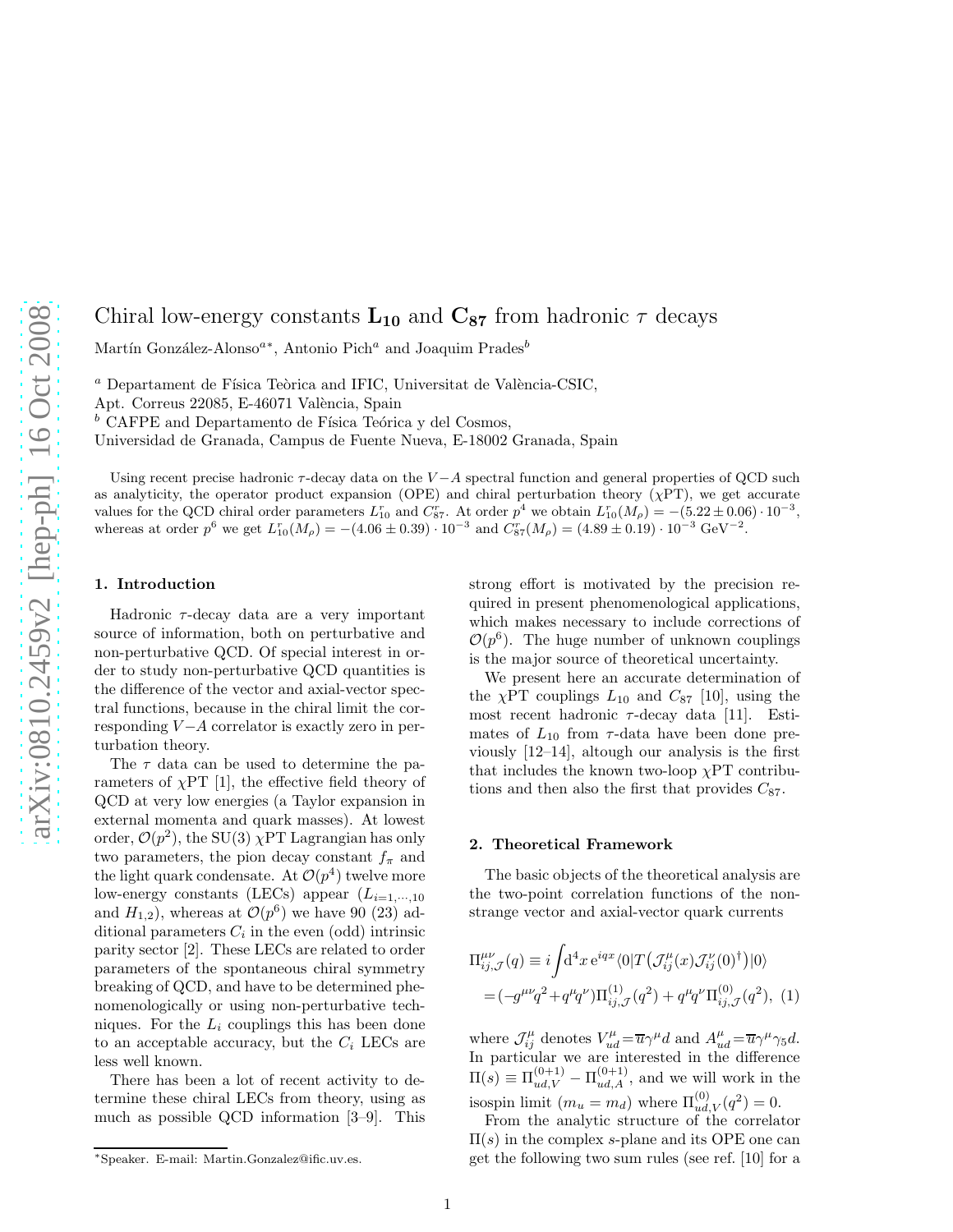careful derivation)

<span id="page-1-0"></span>
$$
-8L_{10}^{\text{eff}} \equiv \int_{s_{\text{th}}}^{s_0} \frac{\text{d}s}{s} \frac{1}{\pi} \text{Im}\,\Pi(s) = \frac{2f_{\pi}^2}{m_{\pi}^2} + \Pi(0) \tag{2}
$$

$$
16\,C_{87}^{\text{eff}} \equiv \int_{s_{\text{th}}}^{s_0} \frac{\text{d}s}{s^2} \frac{1}{\pi} \,\text{Im}\,\Pi(s) = \frac{2 f_\pi^2}{m_\pi^4} + \frac{\text{d}\Pi}{\text{d}s}(0) \,\,, \tag{3}
$$

that represent the starting point of our work. The interest of these two relations stems from the fact that the effective parameters  $L_{10}^{\text{eff}}$  and  $C_{87}^{\text{eff}}$  can be extracted from the data and the r.h.s can be rigorously calculated within  $\chi$ PT in terms of the LECs that we want to determine. From the results of ref. [15] we get

<span id="page-1-3"></span>
$$
2f_{\pi}^{2}/m_{\pi}^{2} + \Pi(0) = -8L_{10}^{r}(\mu) + G_{1L}^{4}(\mu)
$$
  
+  $G_{0L}^{6}(\mu) + G_{1L}^{6}(\mu) + G_{2L}^{6}(\mu) + \mathcal{O}(p^{8})$   

$$
2f_{\pi}^{2}/m_{\pi}^{4} + \Pi'(0) = H_{1L}^{4}
$$
  
+  $16 C_{87}^{r}(\mu) + H_{1L}^{6}(\mu) + H_{2L}^{6}(\mu) + \mathcal{O}(p^{8}), (4)$ 

where the functions  $G_{nL}^m(\mu)$ ,  $H_{nL}^m(\mu)$  are corrections of order  $p^m$  generated at the *n*-loops level. We omit their explicit analytic form [10] for simplicity, but it is important to say that  $G_{0L,1L}^6(\mu)$ contain some LECs that will represent the main source of uncertainty for  $L_{10}^r$ .

## 3. Determination of Effective Couplings

We will use the recent ALEPH data on hadronic  $\tau$  decays [11], that provide the most precise measurement of the V−A spectral function.

The relations [\(2\)](#page-1-0) and [\(3\)](#page-1-0) are exactly satisfied only at  $s_0 \rightarrow \infty$ , but we are forced to take finite values of  $s_0$  neglecting in this way the rest of the integral<sup>[2](#page-1-1)</sup>. From the  $s_0$ -sensitivity of the effective parameters one can assess the size of this theoretical error (quark-hadron duality violation -DV-).

In Fig. [1,](#page-1-2) we plot the value of  $L_{10}^{\text{eff}}$  obtained for different values of  $s_0$ , with the one-sigma experimental error band, and we can see a quite stable result at  $s_0 \gtrsim 2 \text{ GeV}^2$  (solid lines). The weight function  $1/s$  decreases the impact of the highenergy region, minimising the DV; the resulting integral appears then to be much better behaved than the sum rules with  $s^n$   $(n \geq 0)$  weights.



<span id="page-1-2"></span>Figure 1.  $L_{10}^{\text{eff}}(s_0)$  and  $C_{87}^{\text{eff}}(s_0)$  from different sum rules. For clarity, we do not include the error bands associated with the modified weights.

There are some possible strategies to estimate the value of  $L_{10}^{\text{eff}}$  and his error. One is to give the predictions fixing  $s_0$  at the so-called "duality points", two points where the first and second Weinberg sum rules (WSR) [16] happen to be satisfied. In this way we get  $L_{10}^{\text{eff}} = -(6.50 \pm 0.13) \cdot$ 10−<sup>3</sup> , where the uncertainty covers the values obtained at the two "duality points".

If we assume that the integral [\(2\)](#page-1-0) oscillates around his asymptotic value with decreasing oscillations and we perform an average between the maxima and minima of the oscillations we get  $L_{10}^{\text{eff}} = -(6.5 \pm 0.2) \cdot 10^{-3}.$ 

Another way of estimating the DV uses appropriate oscillating functions defined in [17] which mimic the real quark-hadron oscillations above the data. These functions are defined such that they match the data at  $\sim$ 3 GeV<sup>2</sup>, go to zero with decreasing oscillations and satisfy the two WSRs.

<span id="page-1-1"></span><sup>2</sup>Equivalently, we are assuming that the OPE is a good approximation for  $\Pi(s)$  at any  $|s|=s_0$ , what is not expected to happen near the real axis and that produces the DV.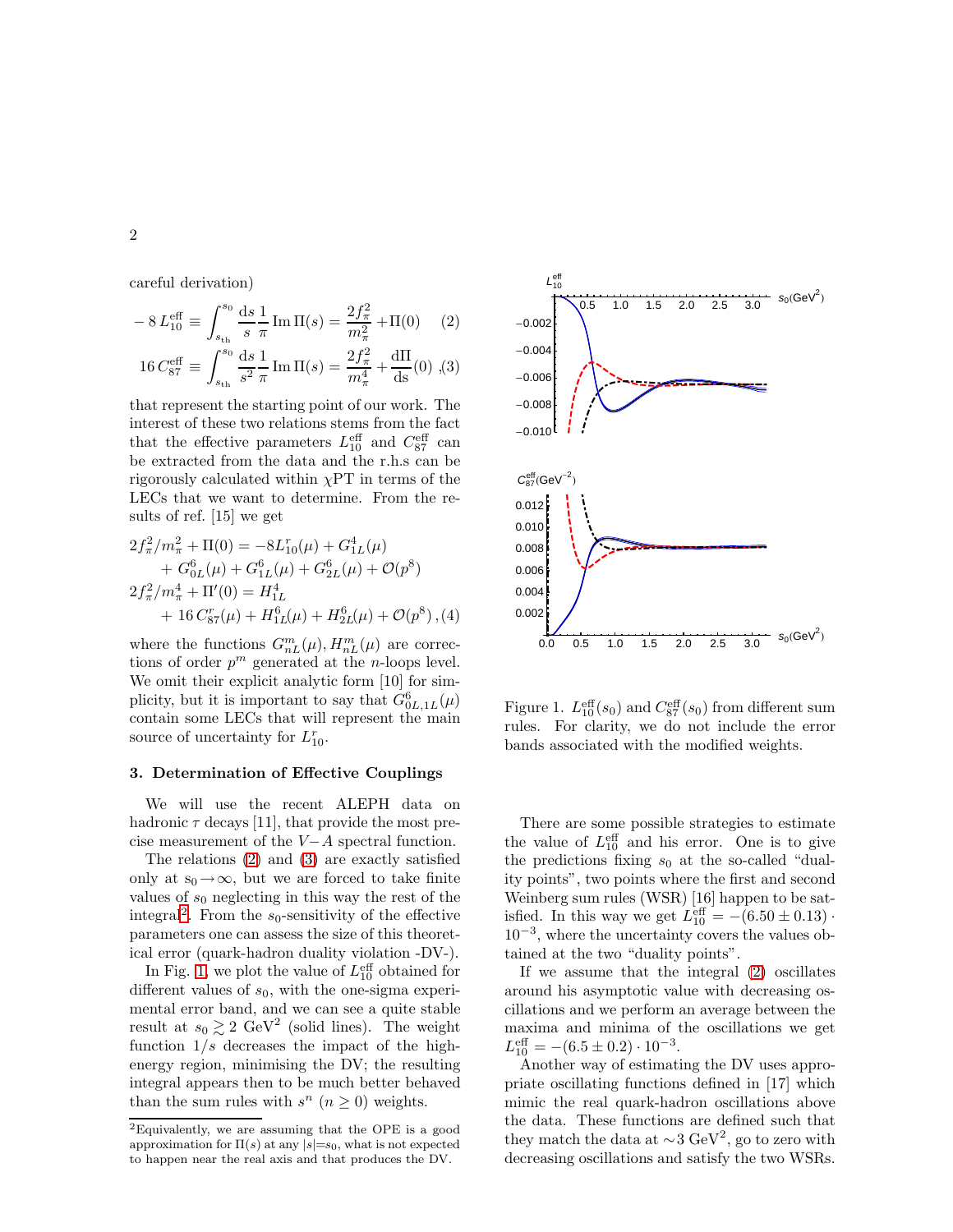We find in this way  $L_{10}^{\text{eff}} = -(6.50 \pm 0.12) \cdot 10^{-3}$ , where the error spans the range generated by the different functions used.

Finally we can take advantage of the WSRs to construct modified sum rules with weight factors  $w(s)$  proportional to  $(1 - s/s_0)$ , in order to suppress numerically the role of the suspect region around  $s \sim s_0$  [18]. Fig. [1](#page-1-2) shows the results obtained with  $w_1(s) \equiv (1-s/s_0)/s$  (dashed line) and  $w_2(s) \equiv (1 - s/s_0)^2 / s$  (dot-dashed line). These weights give rise to very stable results over a quite wide range of  $s_0$  values. One gets  $L_{10}^{\text{eff}} = -(6.51 \pm 0.06) \cdot 10^{-3}$  using  $w_1(s)$  and  $L_{10}^{\text{eff}} = -(6.45 \pm 0.06) \cdot 10^{-3}$  using  $w_2(s)$ .

Taking into account all the previous discussion, we quote as our final conservative result:

$$
L_{10}^{\text{eff}} = -(6.48 \pm 0.06) \cdot 10^{-3} \,. \tag{5}
$$

We have made a completely analogous analysis to determine  $C_{87}^{\text{eff}}$ . The results are shown in Fig. [1.](#page-1-2) The solid lines, obtained from Eq. [\(3\)](#page-1-0), are much more stable than the corresponding results for  $L_{10}^{\text{eff}}$ , due to the  $1/s^2$  factor in the integrand. The dashed and dot-dashed lines have been obtained with the modified weights  $w_3(s) \equiv \frac{1}{s^2} \left(1 - \frac{s^2}{s_0^2}\right)$  $\frac{s^2}{s_0^2}$  and

 $w_4(s) \equiv \frac{1}{s^2} \left(1 - \frac{s}{s_0}\right)^2 \left(1 + 2\frac{s}{s_0}\right)$ . The agreement among the different estimates is quite remarkable, and our final conservative result is

$$
C_{87}^{\text{eff}} = (8.18 \pm 0.14) \cdot 10^{-3} \,\text{GeV}^{-2} \,. \tag{6}
$$

## 4. Determination of  $L_{10}^r$  and  $C_{87}^r$

The  $\chi$ PT coupling  $L_{10}^r(\mu)$  can be obtained from  $L_{10}^{\text{eff}}$ , using the relation [\(4\)](#page-1-3). At  $\mathcal{O}(p^4)$  the determination is straightforward and one gets

<span id="page-2-0"></span>
$$
L_{10}^r(\mu = M_\rho) = -(5.22 \pm 0.06) \cdot 10^{-3} \,. \tag{7}
$$

At order  $p^6$ , the numerical relation is more involved because it gets small corrections from other LECs. It is useful to classify the  $\mathcal{O}(p^6)$  contributions through their ordering within the  $1/N<sub>C</sub>$ expansion. The tree-level term  $G_{0L}^6(\mu)$  contains the only  $\mathcal{O}(p^6)$  correction in the large– $N_C$  limit,  $4m_{\pi}^2(C_{61}^r - C_{12}^r - C_{80}^r)$ , that is numerically small because of the  $m_{\pi}^2$  suppression and can be estimated with a moderate accuracy [5, 8, 15, 19, 20].

At NLO  $G_{0L}^6(\mu)$  contributes with a term of the form  $m_K^2 (C_{62}^r - C_{13}^r - C_{81}^r)$ . In the absence of information about these LECs we will adopt the conservative range  $|C_{62}^{r} - C_{13}^{r} - C_{81}^{r}| \leq |C_{61}^{r} - C_{13}^{r}|$  $C_{12}^{r}-C_{80}^{r}/3$ , which generates the uncertainty that will dominate our final error on  $L_{10}^r$ . Also at this order in  $1/N_C$  there is the one-loop correction  $G_{1L}^6(\mu)$  that is proportional to  $L_9^r$ , which is better known [21]. Calculating the  $1/N_C^2$  suppressed two-loop function  $G_{2L}^6(\mu)$  and taking all these contributions into account we finally get the wanted  $\mathcal{O}(p^6)$  result:

$$
L_{10}^{r}(M_{\rho}) = -(4.06 \pm 0.04_{L_{10}^{\text{eff}}} \pm 0.39_{\text{LECs}}) \cdot 10^{-3}
$$
  
= -(4.06 \pm 0.39) \cdot 10^{-3}. (8)

where the error has been split into its two main components. Repeating the same process with  $C_{87}^{r}$  (where the only LEC involved is  $L_{9}^{r}$ ) we get

$$
C_{87}^r(M_\rho) = (4.89 \pm 0.19) \cdot 10^{-3} \,\text{GeV}^{-2} \,. \tag{9}
$$

#### 5. Summary

Using general properties of QCD and the measured  $V - A$  spectral function [11] we have determined the chiral LECs  $L_{10}^r(M_\rho)$  and  $C_{87}^r(M_\rho)$ rather accurately, with a careful analysis of the theoretical uncertainties.

There are other determinations of  $L_{10}$  from  $\tau$  data in the literature. Our result for  $L_{10}^{\text{eff}}$ agrees with [12, 13], but our estimation includes a more careful assessment of the theoretical errors. The  $3.2\sigma$  discrepancy between the estimation of ref. [14] and ours is caused by an underestimation of the systematic error associates with the duality-point approach used in that reference. In [13] also  $C_{87}^{\text{eff}}$  is determined with a good agreement with our result again. The extraction of  $L_{10}^r(\mu)$  from  $L_{10}^{\text{eff}}$  has only been done previously in ref. [12], at  $\mathcal{O}(p^4)$ .

Our determinations of  $L_{10}^r(M_\rho)$  and  $C_{87}^r(M_\rho)$ agree within errors with the large– $N_C$  estimates based on lowest-meson dominance [4, 6, 15, 22]  $L_{10} \approx -3f_{\pi}^2/(8M_V^2) \approx -5.4 \cdot 10^{-3}$  and  $C_{87} \approx$  $7f_{\pi}^2/(32M_V^4) \approx 5.3 \cdot 10^{-3} \text{ GeV}^{-2}$  and with the result of ref. [7] for  $C_{87}$ , based on Padé Approximants. These predictions, however, are unable to fix the scale dependence which is of higher-order